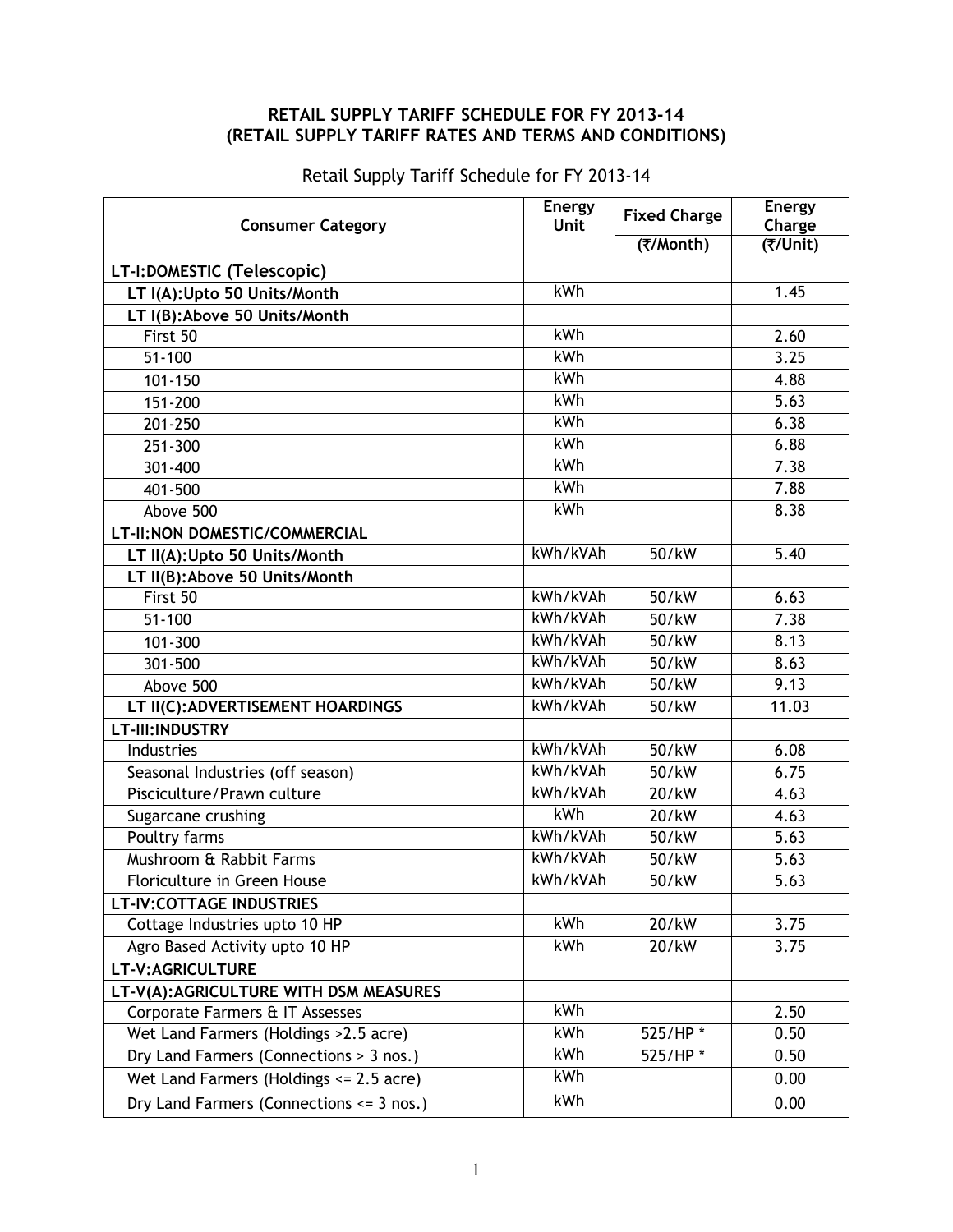| <b>Consumer Category</b>                 | <b>Energy</b><br><b>Unit</b> | <b>Fixed Charge</b> | Energy<br>Charge |
|------------------------------------------|------------------------------|---------------------|------------------|
|                                          |                              | (₹/Month)           | (₹/Unit)         |
| LT-V(B):AGRICULTURE WITHOUT DSM MEASURES |                              |                     |                  |
| Corporate Farmers & IT Assesses          | kWh                          |                     | 3.50             |
| Wet Land Farmers (Holdings > 2.5 acre)   | kWh                          | 1050/HP*            | 1.00             |
| Dry Land Farmers (Connections > 3 nos.)  | kWh                          | 1050/HP*            | 1.00             |
| Wet Land Farmers (Holdings <= 2.5 acre)  | kWh                          | 525/HP*             | 0.50             |
| Dry Land Farmers (Connections <= 3 nos.) | kWh                          | 525/HP*             | 0.50             |
| LT-V(C):OTHERS                           |                              |                     |                  |
| Salt farming units upto 15HP             | kWh                          | 20/HP               | 3.70             |
| Rural Horticulture Nurseries upto 15HP   | kWh                          | 20/HP               | 3.70             |
| <b>LT-VI:STREET LIGHTING AND PWS</b>     |                              |                     |                  |
| LT-VI(A): STREET LIGHTING                |                              |                     |                  |
| Panchayats                               | kWh                          | 30/kW               | 5.37             |
| Municipalities                           | kWh                          | 30/kW               | 5.87             |
| <b>Municipal Corporations</b>            | kWh                          | 30/kW               | 6.37             |
| LT-VI(B): PWS SCHEMES                    |                              |                     |                  |
| Panchayats                               | kWh/kVAh                     | 30/HP               | 4.37             |
| Municipalities                           | kWh/kVAh                     | 30/HP               | 5.37             |
| <b>Municipal Corporations</b>            | kWh/kVAh                     | 30/HP               | 5.87             |
| LT-VII: GENERAL                          |                              |                     |                  |
| LT-VII(A): GENERAL PURPOSE               | kWh/kVAh                     | 20/kW               | 6.53             |
| LT-VII(B):RELIGIOUS PLACES               | kWh                          | 20/kW               | 4.70             |
| <b>LT-VIII: TEMPORARY SUPPLY</b>         | kWh/kVAh                     | 20/kW               | 9.43             |
| HT-I:INDUSTRY                            |                              |                     |                  |
| HT-I(A):GENERAL                          |                              |                     |                  |
| 11 kV                                    | kVAh                         | 350/kVA             | 5.73             |
| 33 kV                                    | kVAh                         | 350/kVA             | 5.30             |
| 132 kV & Above                           | kVAh                         | 350/kVA             | 4.90             |
| <b>LIGHTS AND FANS</b>                   |                              |                     |                  |
| 11 kV                                    | kVAh                         |                     | 5.73             |
| 33 kV                                    | kVAh                         |                     | 5.30             |
| 132 kV & Above                           | kVAh                         |                     | 4.90             |
| <b>INDUSTRIAL COLONIES</b>               |                              |                     |                  |
| 11 kV                                    | kVAh                         |                     | 5.68             |
| 33 kV                                    | kVAh                         |                     | 5.68             |
| 132 kV & Above                           | kVAh                         |                     | 5.68             |
| <b>SEASONAL INDUSTRIES</b>               |                              |                     |                  |
| 11 kV                                    | kVAh                         | 350/kVA             | 6.90             |
| 33 kV                                    | kVAh                         | 350/kVA             | 6.28             |
| 132 kV & Above                           | kVAh                         | 350/kVA             | 6.03             |
| TIME OF DAY TARIFFS(6 PM to 10 PM)       |                              |                     |                  |
| 11 kV                                    | kVAh                         |                     | 6.73             |
| 33 kV                                    | kVAh                         |                     | 6.30             |
| 132 kV & Above                           | kVAh                         |                     | 5.90             |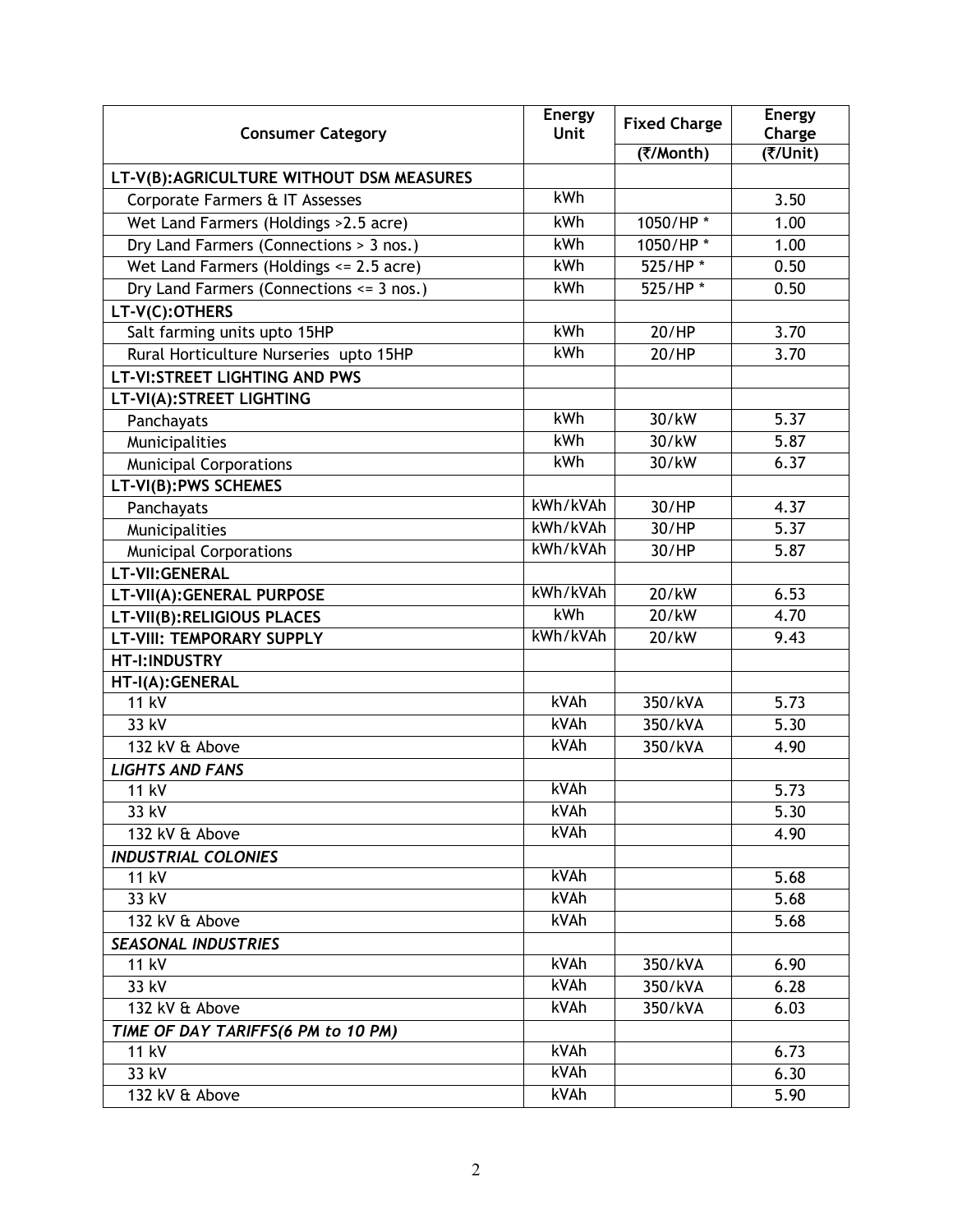| <b>Consumer Category</b>                                      | <b>Energy</b><br>Unit | <b>Fixed Charge</b>                       | <b>Energy</b><br>Charge |
|---------------------------------------------------------------|-----------------------|-------------------------------------------|-------------------------|
|                                                               |                       | (₹/Month)                                 | (Wnit)                  |
| HT-I(B):FERRO ALLOY UNITS                                     |                       |                                           |                         |
| <b>11 kV</b>                                                  | kVAh                  |                                           | 5.41                    |
| 33 kV                                                         | kVAh                  |                                           | 4.98                    |
| 132 kV & Above                                                | kVAh                  |                                           | 4.58                    |
| <b>HT-II:OTHERS</b>                                           |                       |                                           |                         |
| <b>11 kV</b>                                                  | kVAh                  | 350/kVA                                   | 6.90                    |
| 33 kV                                                         | kVAh                  | 350/kVA                                   | 6.28                    |
| 132 kV & Above                                                | kVAh                  | 350/kVA                                   | 6.03                    |
| TIME OF DAY TARIFFS(6 PM to 10 PM)                            |                       |                                           |                         |
| <b>11 kV</b>                                                  | kVAh                  |                                           | 7.90                    |
| 33 kV                                                         | kVAh                  |                                           | 7.28                    |
| 132 kV & Above                                                | kVAh                  |                                           | 7.03                    |
| HT-III: AIRPORTS, BUS STATIONS AND RAILWAY<br><b>STATIONS</b> |                       |                                           |                         |
| <b>11 kV</b>                                                  | kVAh                  | 350/kVA                                   | 6.58                    |
| 33 kV                                                         | kVAh                  | 350/kVA                                   | 6.01                    |
| 132 kV & Above                                                | kVAh                  | 350/kVA                                   | 5.72                    |
| TIME OF DAY TARIFFS(6 PM to 10 PM)                            |                       |                                           |                         |
| <b>11 kV</b>                                                  | kVAh                  |                                           | 7.58                    |
| 33 kV                                                         | kVAh                  |                                           | 7.01                    |
| 132 kV & Above                                                | kVAh                  |                                           | 6.72                    |
| HT-IV:IRRIGATION, AGRICULTURE AND CPWS                        |                       |                                           |                         |
| Irrigation & Agriculture                                      | kVAh                  |                                           | 5.37                    |
| <b>CPWS</b>                                                   | kVAh                  |                                           | 4.39                    |
| <b>HT-V:RAILWAY TRACTION</b>                                  | kVAh                  |                                           | 6.36                    |
| HT-VI:TOWNSHIPS AND RESIDENTIAL COLONIES                      | kVAh                  | 50/kVA                                    | 5.68                    |
| <b>HT-VII: GREEN POWER</b>                                    | kVAh                  |                                           | 10.78                   |
| <b>HT-VIII:TEMPORARY</b>                                      | kVAh                  | 1.5 times of corresponding HT<br>category |                         |
| <b>RURAL ELECTRIC CO-OPERATIVES</b>                           |                       |                                           |                         |
| Anakapally                                                    | <b>kWh</b>            |                                           | 1.32                    |
| Chipurupally                                                  | kWh                   |                                           | 0.55                    |
| Sircilla                                                      | kWh                   |                                           | 0.86                    |
| Kuppam                                                        | kWh                   |                                           | 0.34                    |
| * Equivalent flat rate tariff per Year                        |                       |                                           |                         |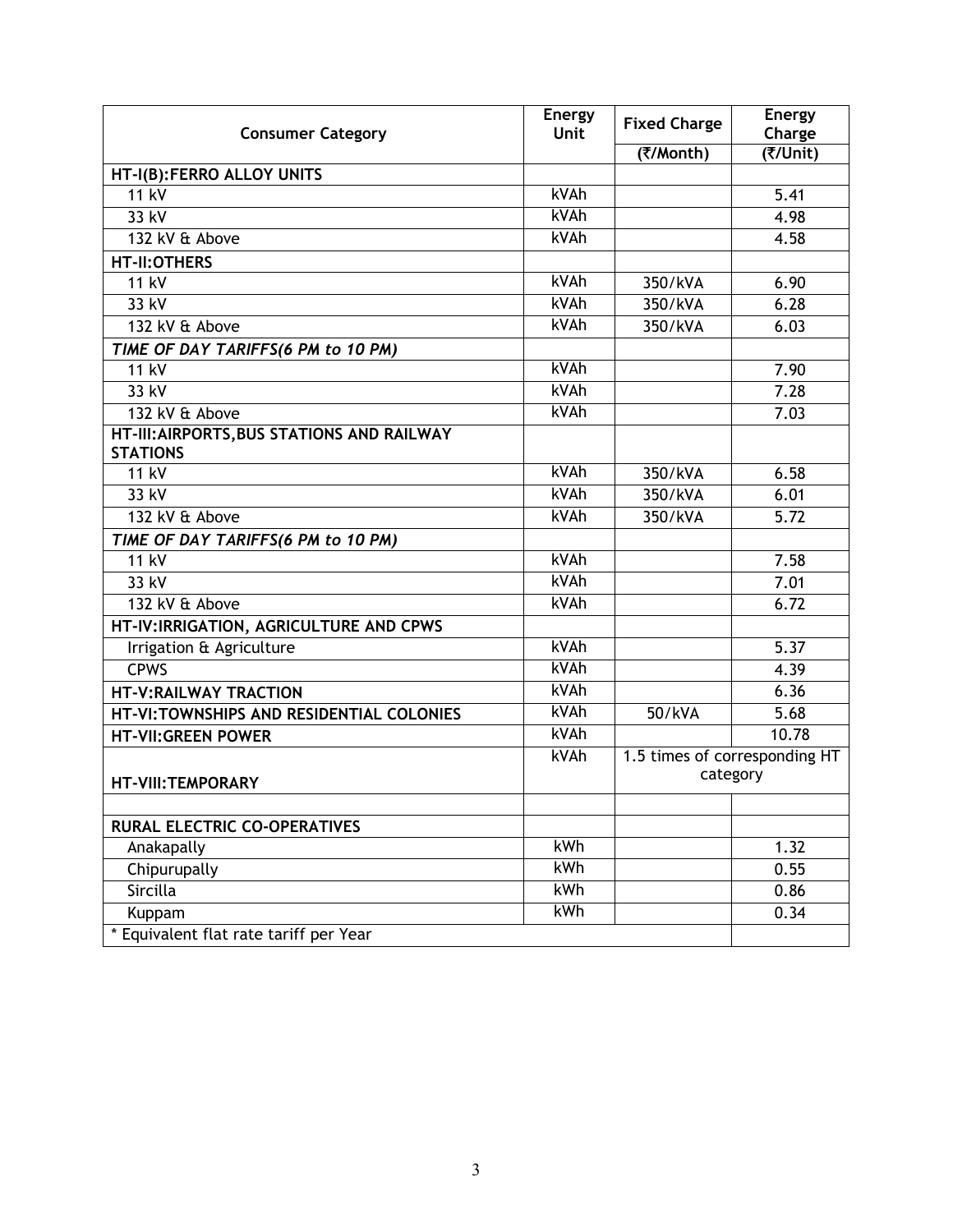## *TERMS AND CONDITIONS*

- FSA will be extra as applicable as notified by the Commission from time to time.
- The Tariffs are exclusive of Electricity duty payable as per the provisions of AP Electricity Duty Act.

#### **a) Voltage Surcharge**

H.T. consumers who are now getting supply at voltage different from the declared voltages and who want to continue taking supply at the same voltage will be charged as per the rates indicated below:

| S.No                                                             | <b>Contracted</b><br>Demand with<br>Licensee and | Voltage at<br>which Supply<br>should be | Voltage at<br>which<br>consumer is |                | Rates % extra over the<br>normal rates |
|------------------------------------------------------------------|--------------------------------------------------|-----------------------------------------|------------------------------------|----------------|----------------------------------------|
|                                                                  | other sources                                    | availed                                 | availing supply                    | Demand         | <b>Energy</b>                          |
|                                                                  | $(in$ kVA $)$                                    | $(in$ kV $)$                            | $(in$ kV $)$                       | <b>Charges</b> | <b>Charges</b>                         |
| (A) For HT Consumers availing supply through common feeders      |                                                  |                                         |                                    |                |                                        |
|                                                                  | 1501 to 5000                                     | 33                                      | 11                                 | 12%            | 10%                                    |
| $\mathcal{P}$                                                    | Above 5000                                       | 132 or 220                              | 66 or Below                        | 12%            | 10%                                    |
| (B) For HT Consumers availing supply through independent feeders |                                                  |                                         |                                    |                |                                        |
| 1                                                                | 2501 to10000                                     | 33                                      | 11                                 | 12%            | 10%                                    |
| $\overline{2}$                                                   | Above 10000                                      | 132 or 220                              | 66 or Below                        | 12%            | 10%                                    |

#### **Note:**

In case of consumers who are having supply arrangements from more than one source, the RMD or CMD only with the Licensee, whichever is higher shall be the basis for levying voltage surcharge.

#### **b) Additional charges for exceeding Contracted Demand**

If in any month the Recorded Maximum Demand (RMD) of the consumer exceeds his Contracted Demand with Licensee, the consumer will pay the following charges on excess demand and energy.

| <b>RMD over CMD</b>                                                                                                                                    | <b>Demand Charges on</b>                 | Energy Charges on                                                     |  |
|--------------------------------------------------------------------------------------------------------------------------------------------------------|------------------------------------------|-----------------------------------------------------------------------|--|
|                                                                                                                                                        | <b>Excess Demand</b>                     | full Energy                                                           |  |
| 100 to 120 %                                                                                                                                           | 2 times of normal charge                 | Normal                                                                |  |
|                                                                                                                                                        | Above 120 % and 2 times of normal charge | 1.15 times of normal charge                                           |  |
| up to 200 %                                                                                                                                            |                                          |                                                                       |  |
|                                                                                                                                                        |                                          | More than 200% 2 times of normal charge   1.20 times of normal charge |  |
| In case of Category-HT-V (Railway Traction), the energy charges shall be<br>computed at 1.05 times of normal charges on the entire consumption, if RMD |                                          |                                                                       |  |
|                                                                                                                                                        | exceeds 120% of Contracted Demand        |                                                                       |  |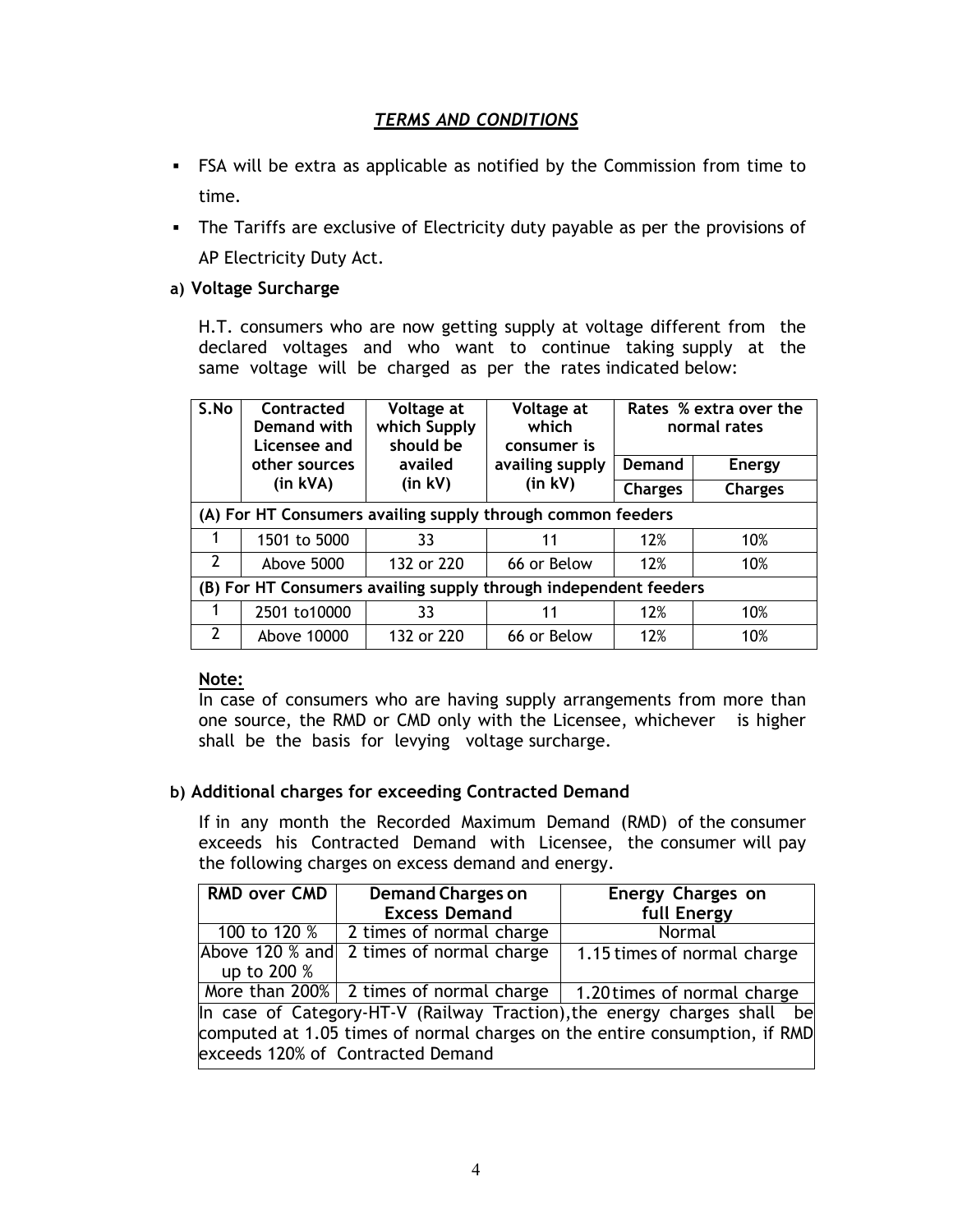# **c) Minimum Energy Charges**

| Category                                                                                                                                                                                                                                                                 |                                                     |                                                                  |                                                                                                                                                                       | Rates for the year 2013-14                                                                                                                                             |
|--------------------------------------------------------------------------------------------------------------------------------------------------------------------------------------------------------------------------------------------------------------------------|-----------------------------------------------------|------------------------------------------------------------------|-----------------------------------------------------------------------------------------------------------------------------------------------------------------------|------------------------------------------------------------------------------------------------------------------------------------------------------------------------|
|                                                                                                                                                                                                                                                                          | LT Categories                                       |                                                                  |                                                                                                                                                                       |                                                                                                                                                                        |
|                                                                                                                                                                                                                                                                          |                                                     | Single Phase                                                     |                                                                                                                                                                       | Contracted load of 500 watts and below<br>₹ 25/Month                                                                                                                   |
| I                                                                                                                                                                                                                                                                        |                                                     |                                                                  |                                                                                                                                                                       | contracted load of above 500 watts                                                                                                                                     |
|                                                                                                                                                                                                                                                                          | Domestic                                            | Single Phase                                                     |                                                                                                                                                                       | ₹ 50/Month                                                                                                                                                             |
|                                                                                                                                                                                                                                                                          |                                                     | <b>Three Phase</b>                                               |                                                                                                                                                                       | ₹ 150/Month                                                                                                                                                            |
| $II(A)$ $E(B)$                                                                                                                                                                                                                                                           | Non-                                                | Single Phase                                                     |                                                                                                                                                                       | ₹65/Month                                                                                                                                                              |
|                                                                                                                                                                                                                                                                          | Domestic/                                           | Three Phase                                                      |                                                                                                                                                                       | ₹ 200/Month                                                                                                                                                            |
| II(G)                                                                                                                                                                                                                                                                    | Commercial                                          | Advertisement<br>Hoardings                                       |                                                                                                                                                                       | ₹ 300/Month                                                                                                                                                            |
|                                                                                                                                                                                                                                                                          |                                                     | Panchayats                                                       |                                                                                                                                                                       | ₹ 2/Point/Month                                                                                                                                                        |
| VI(A)                                                                                                                                                                                                                                                                    | <b>Street</b><br>Lighting                           | Municipalities<br>and Corpns.                                    |                                                                                                                                                                       | ₹ 6/Point/Month                                                                                                                                                        |
|                                                                                                                                                                                                                                                                          | General                                             | Single Phase                                                     |                                                                                                                                                                       | ₹ 50/Month                                                                                                                                                             |
| VII(A)                                                                                                                                                                                                                                                                   | Purpose                                             | Three Phase                                                      |                                                                                                                                                                       | ₹ 150/Month                                                                                                                                                            |
| VIII                                                                                                                                                                                                                                                                     | Temporary<br>Supply                                 | ₹125/kW or part thereof of                                       |                                                                                                                                                                       | contracted load for first 30 days or<br>part thereof and ₹75 per kW or<br>part thereof of contracted load for<br>every subsequent period of 15 days<br>or part thereof |
| <b>HT Categories</b>                                                                                                                                                                                                                                                     |                                                     |                                                                  |                                                                                                                                                                       |                                                                                                                                                                        |
| <b>Billing demand</b><br>Billing demand shall be maximum demand recorded during<br>the month or 80% of contracted demand whichever is higher<br>except HT-VI (i.e. Township and Residential Colonies, for this<br>category the billing demand is Actual Demand Recorded) |                                                     |                                                                  |                                                                                                                                                                       |                                                                                                                                                                        |
|                                                                                                                                                                                                                                                                          | <b>Minimum Energy Charges</b>                       |                                                                  |                                                                                                                                                                       |                                                                                                                                                                        |
| I(A)                                                                                                                                                                                                                                                                     |                                                     | 50 kVAh/kVA of billing demand per<br>Industry - General<br>month |                                                                                                                                                                       |                                                                                                                                                                        |
| I(B)                                                                                                                                                                                                                                                                     | Ferro Alloy Units                                   |                                                                  | Maximum Demand or Average Actual<br>Demand whichever is higher. The energy<br>falling short of 6701 kVAh per kVA per<br>annum will be billed as deemed<br>consumption |                                                                                                                                                                        |
| Ш                                                                                                                                                                                                                                                                        | <b>Others</b>                                       |                                                                  | 25 kVAh/kVA of billing demand per month                                                                                                                               |                                                                                                                                                                        |
| Ш                                                                                                                                                                                                                                                                        | Airports, Bus Stations &<br><b>Railway Stations</b> |                                                                  | 50 kVAh/kVA of billing demand per month                                                                                                                               |                                                                                                                                                                        |
| V                                                                                                                                                                                                                                                                        | Railway Traction                                    |                                                                  | 32 kVAh /kVA of Contracted<br>demand/ month                                                                                                                           |                                                                                                                                                                        |
| VI                                                                                                                                                                                                                                                                       | Townships/Colonies                                  |                                                                  | Billing demand shall be Actual<br>Recorded demand. 25 Units/kVA of<br>contracted demand/ month                                                                        |                                                                                                                                                                        |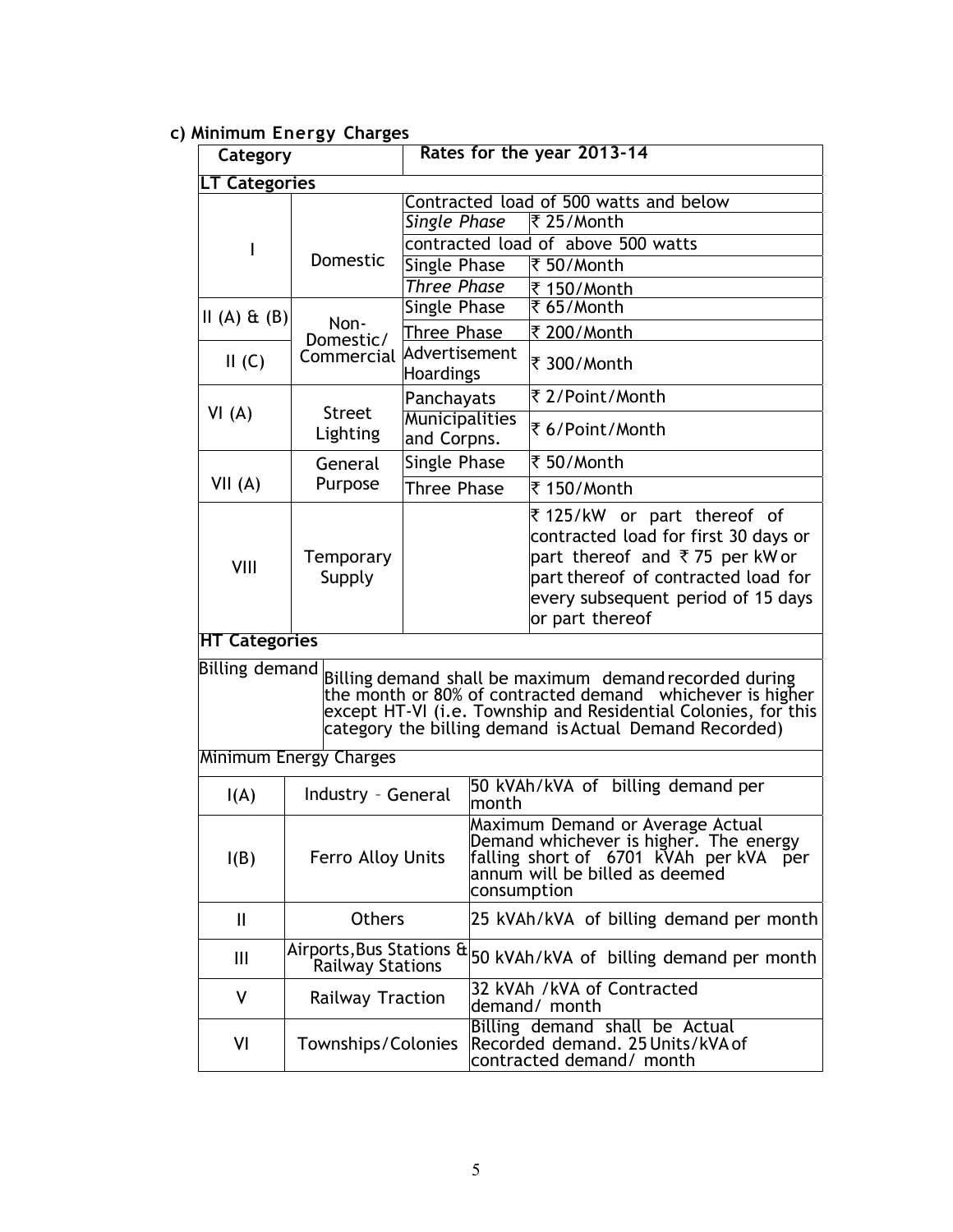#### **d) Customer Charges**

| <b>Consumer Category</b>                 | ₹/month         |
|------------------------------------------|-----------------|
| $LT-I(A)$ & $I(B)$ Domestic              |                 |
| $0 - 50$                                 | $\overline{25}$ |
| $51 - 100$                               | 30              |
| $101 - 200$                              | $\overline{35}$ |
| $201 - 300$                              | 40              |
| >300                                     | 45              |
| LT-II(A) & II(B) Non-Domestic/Commercial |                 |
| $0 - 50$                                 | $\overline{30}$ |
| $51 - 100$                               | $\overline{35}$ |
| >100                                     | 40              |
| LT-II(C) Advertisement Hoardings         | $\overline{45}$ |
| LT-III Industry upto 20 HP               | 50              |
| LT-III Industry 21 - 50 HP               | 200             |
| LT-III Industry 51 - 100 HP              | 750             |
| <b>LT-VII</b> General Purpose            | 40              |
| LT-VIII Temporary Supply                 | 40              |
| All other LT categories                  | $\overline{30}$ |
| HT consumer categories upto 33 kV        | 1125            |
| HT consumer categories above 33 kV       | 2250            |

#### **e) Delayed Payment Surcharge (DPS)**

#### **LT Category :**

a. In case of LT- $I(A)$ , LT- $I(B)$ , LT- $II(A)$  and LT-IV, if payment is made after due date, the consumers are liable to pay, Delayed Payment Surcharge (DPS) per month on the bill amount at the rates given in table below.

| $ LT - I(A) $                                               | ₹ 10/month          |
|-------------------------------------------------------------|---------------------|
| LT-I(B), LT II (A) with Contracted<br>Load upto 1 kW, LT-IV | $ \bar{z}$ 25/month |

b. In case of LT – II(A) (having contracted load more than 1 kW), LT-II(B), LT- II( C), LT – III, LT- VI and LT-VII, **t**he Licensee shall levy Delayed Payment Surcharge (DPS) on the bill amount at the rate of 5 paise/ $\bar{\tau}$  100/day calculated from the due date mentioned on the bill, up to the date of payment or  $\bar{\tau}$  150 whichever is higher. In case of grant of instalments, the Licensees shall levy interest at the rate of 18% per annum on the outstanding amounts compounded annually and the two (DPS and Interest) shall not be levied at the same time.

#### **HT Category :**

c. The Licensees shall charge the Delayed Payment Surcharge (DPS) per month on the bill amount at the rate of 5 paise/ $\bar{\tau}$  100/day or  $\bar{\tau}$  550 whichever is higher. In case of grant of instalments, the Licensee shall levy interest at the rate of 18% per annum on the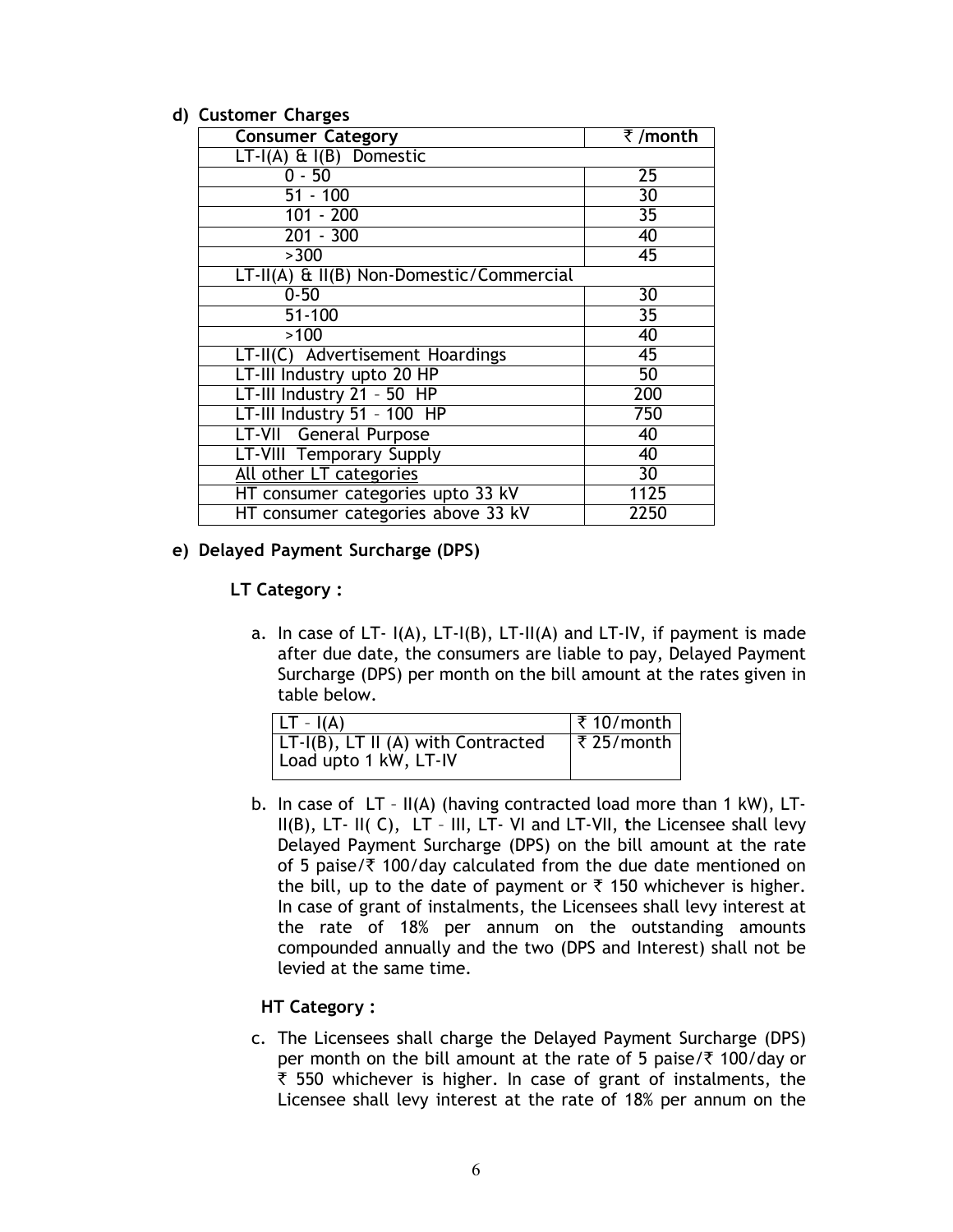outstanding amounts, compounded annually and the two shall not be levied at the same time.

# **f) Reconnection Charges**

| i) Low Tension Services.  |        |
|---------------------------|--------|
| $LT - I(A)$               | ₹ 25   |
| For all other LT services |        |
| <b>Overhead Services</b>  | ₹ 75   |
| U.G. Services             | ₹ 200  |
| ii) High Tension Services |        |
| 11 kV                     | ₹ 1000 |
| 33 kV                     | ₹ 2000 |
| 132 kV & Above            | ₹ 3000 |

## **g) Testing Charges**

| LT.    | HТ                               |
|--------|----------------------------------|
| Nil    | Nil                              |
| ₹ 20   | ₹ 200                            |
| LT.    | <b>HT</b>                        |
|        |                                  |
| ₹ 300  |                                  |
| ₹ 2000 |                                  |
|        | ₹ 3000                           |
|        | ₹ 3000                           |
|        | $\overline{\overline{\xi}}$ 3000 |
|        | ₹ 3000                           |
|        |                                  |
|        | ₹ 150/-per sample                |
|        | ₹ 100/-per sample                |
|        | ₹ 100                            |

## **h) Supervision/Inspection & checking charges**

| For LT I(A) Domestic        | ₹ 100 |
|-----------------------------|-------|
| For LT I(B) Domestic        | ₹ 100 |
| LT Agricultural             | ₹ 100 |
| For all other LT Categories | ₹ 100 |
| For all HT Categories       | ₹ 600 |

## **i) Low Power Factor Charges**

For all consumer categories where kVAh billing is done, no Low Power Factor Surcharge shall be levied.